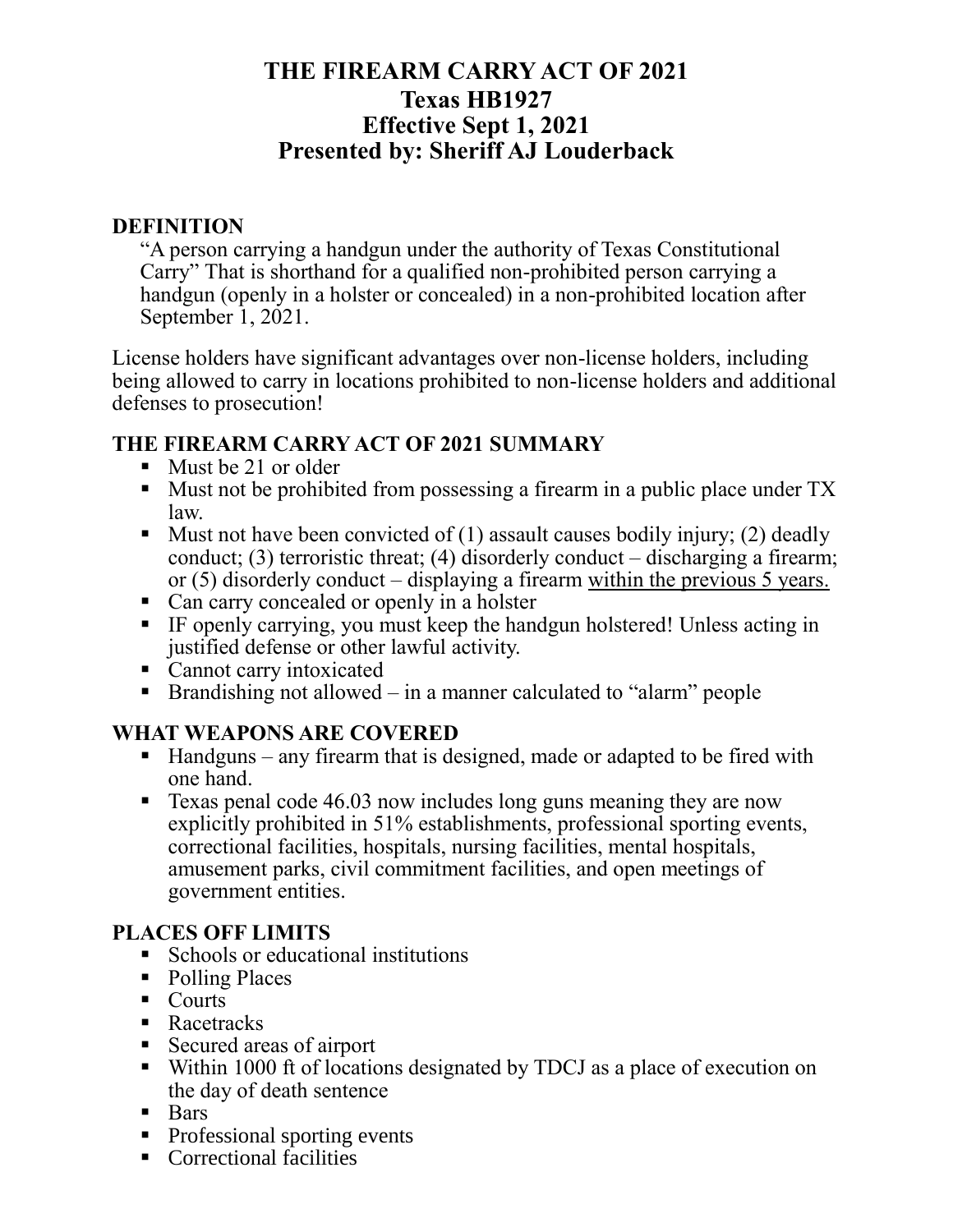- Civil commitment facilities
- Hospitals or nursing homes
- Mental hospitals
- Amusement parks
- A room or rooms of an open meeting of a governmental entity

#### **FEDERAL PLACES OFF LIMITS**

- Federal courthouses<sup>\*</sup>
- Federal buildings<sup>\*</sup>
- $\blacksquare$  Federal prisons\*
- U.S. Army Corps of Engineers property\*
- National cemeteries<sup>\*</sup>
- Post offices<sup>\*</sup>
- Any building owned, leased or rented by the federal government, including buildings in National Forests, National Parks and Bureau of Land Management (BLM) lands
- Sterile areas of airports
- Military bases
- Rented offices

*\*This includes parking lots adjacent to, or part of, the facility if the federal entity owns or has control of the parking lot and it is posted "No Firearms." The lot has to be posted under federal law if it does not wish to have firearms present.* 

#### **FEDERAL LAW**

■ Federal property is subject to federal law and typically prohibits firearms anywhere on federal property, including parking lots (with signs) and sidewalks.

#### **SIGNS, SIGNS, & MORE SIGNS**

- **PROHIBITED PLACES FOR LICENSE HOLDERS & PERSONS LEGALLY CARRYING UNDER THE FIREARM CARRY ACT of 2021**
	- New 46.03 Sign: Prohibited places listed on the places off limits above have the option to provide a new form of notice that the location is prohibited. If effective notice is provided by this new sign any person who carries a firearm (even accidentally) into that location will not have the benefit of the newly created defense to prosecution intended to guard against mistakes. Regardless if the location has or has not posted the 46.03 sign, it is still prohibited.

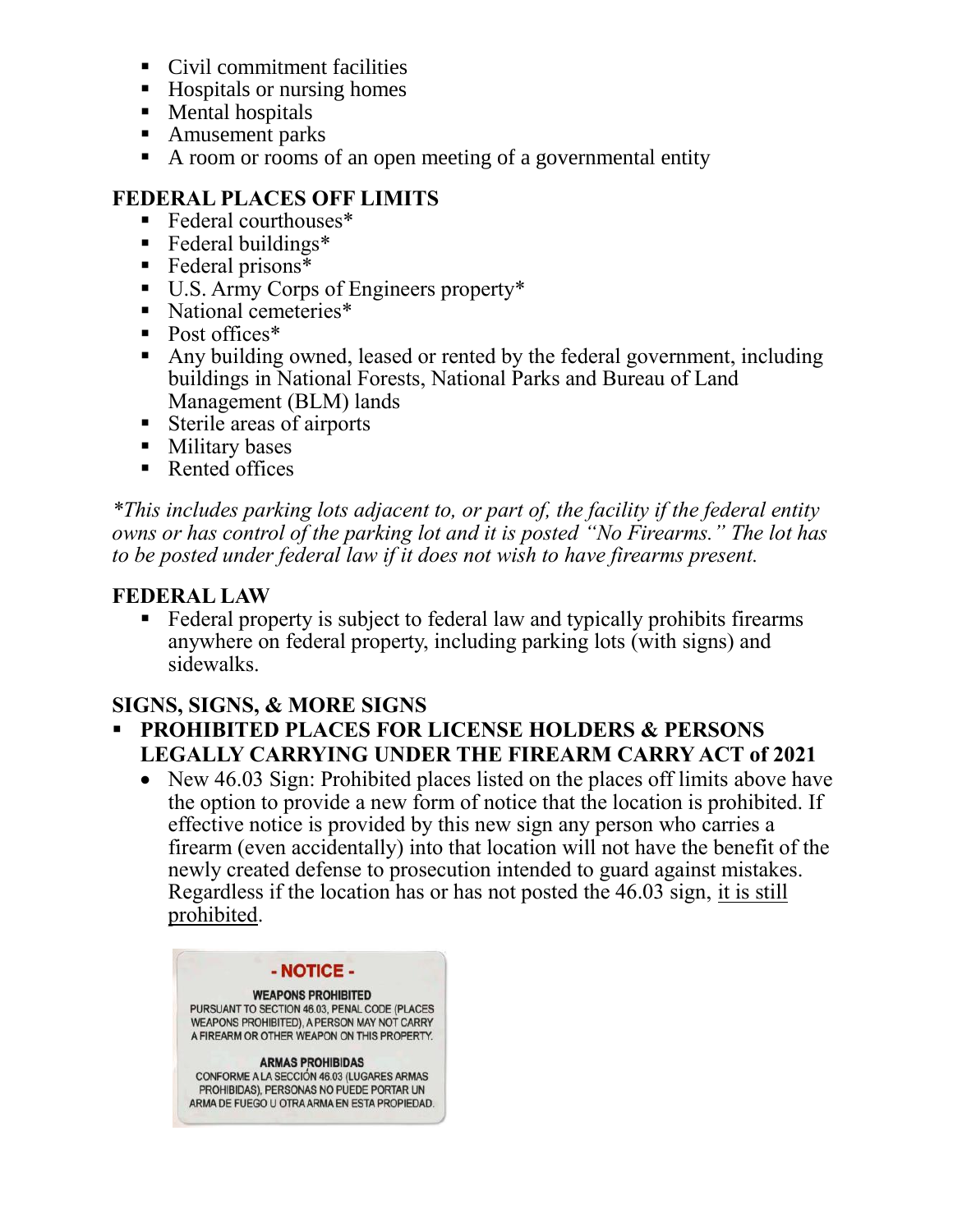• 51% Sign: If an establishment sells alcohol by the drink and receives 51% or more of its income from alcohol sales, it must display a 51% sign to legally give notice to all persons that the place is prohibited. However, only license holders are provided relief if the establishment does not provide effective notice (post signage) effective Sept. 1, 2021.



- **PROHIBITED PLACES FOR A PERSON CARRYING UNDER THE FIREARM CARRY ACT OF 2021**
	- $TX$  PENAL CODE SEC 30.05 $(c)$  Property owners may provide notice to exclude non-license holders from carrying on their property. The sign may come in any form as long as it is reasonably likely to come to the attention of the person entering the building. (THESE SIGNS DO NOT APPLY TO LICENSE HOLDERS)



## **PROHIBITED PLACES FOR LICENSE HOLDERS**

TX PENAL CODE SECS  $30.06 \& 30.07$  these are notices to exclude license holders from their establishments not otherwise governed by statute. \* Valid warning can be given orally, in writing, or by signage.





# **WHY SHOULD I GET A LICENSE?**

- You need to know the law on when you can use deadly force!
- A license holder can carry in 37 other states